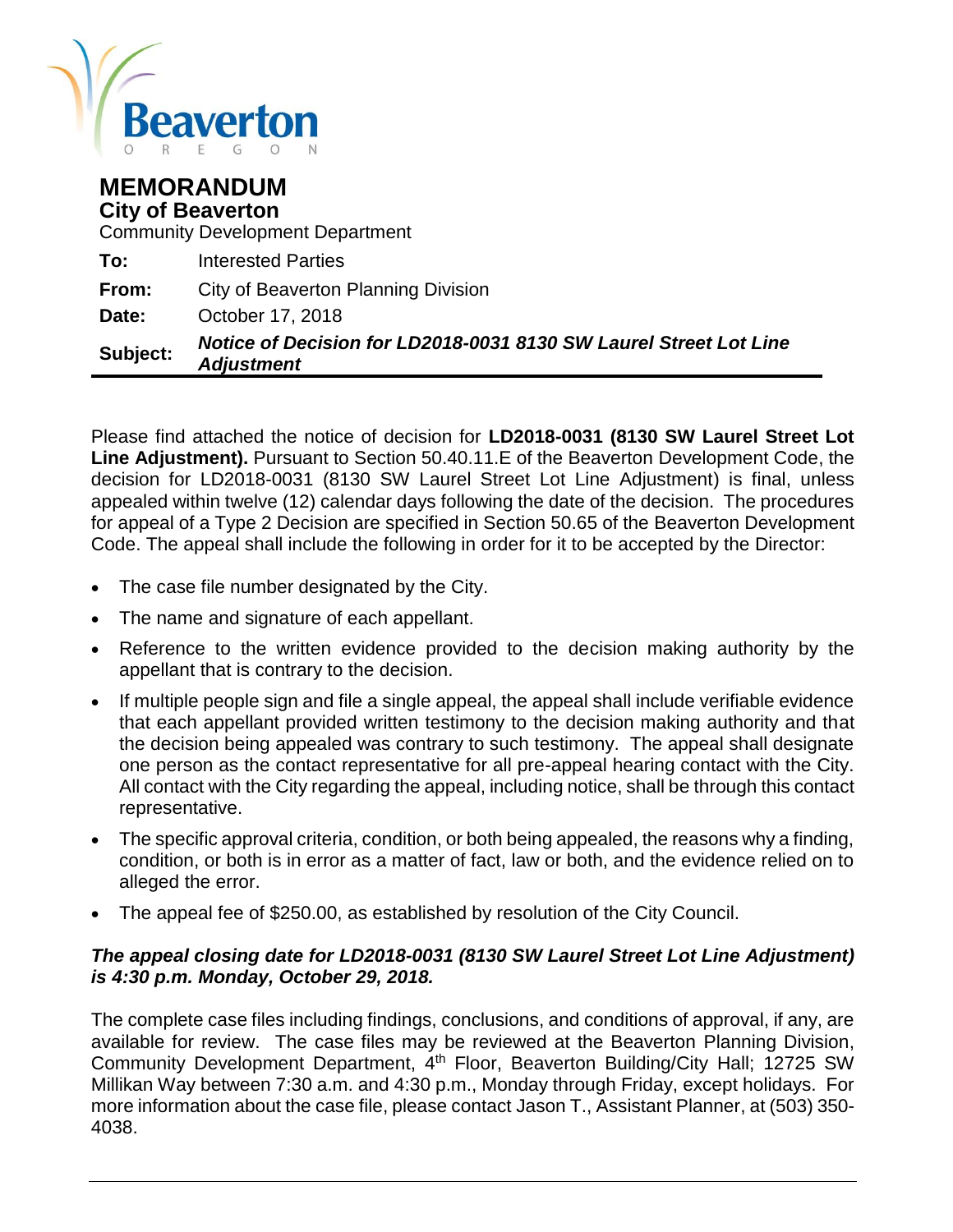

# **NOTICE OF DECISION**

| <b>DECISION DATE:</b>                        | Wednesday, October 17, 2018                                                                                                                                                                                                                                                                                                                                                                                                                                                                                                                                                                                                                                       |
|----------------------------------------------|-------------------------------------------------------------------------------------------------------------------------------------------------------------------------------------------------------------------------------------------------------------------------------------------------------------------------------------------------------------------------------------------------------------------------------------------------------------------------------------------------------------------------------------------------------------------------------------------------------------------------------------------------------------------|
| TO:                                          | <b>All Interested Parties</b>                                                                                                                                                                                                                                                                                                                                                                                                                                                                                                                                                                                                                                     |
| FROM:                                        | Jason T., Assistant Planner                                                                                                                                                                                                                                                                                                                                                                                                                                                                                                                                                                                                                                       |
| PROPOSAL:                                    | LD2018-0031 (8130 SW Laurel Street Lot Line Adjustment)                                                                                                                                                                                                                                                                                                                                                                                                                                                                                                                                                                                                           |
| <b>LOCATION:</b>                             | Lot 1 is located at 8130 SW Laurel Street also described as Tax Lot<br>15600 on the Washington County Tax Assessor's Map 1S113BA.                                                                                                                                                                                                                                                                                                                                                                                                                                                                                                                                 |
|                                              | Lot 2 does not have an address assigned but is described as Lot<br>Points 18-19, Plus Vacated Street of the Broadmoor Plat and is also<br>described as tax Lot 9800 on the Washington County Tax<br>Assessor's Map 1S113BA.                                                                                                                                                                                                                                                                                                                                                                                                                                       |
| SUMMARY:                                     | The applicant proposes to adjust one shared common lot line<br>between two adjacent lots in order to eliminate the need for owners<br>of lots 1 and 2 of Partition Plat 2018-014 to cross over a small portion<br>of the adjacent lot identified as Lot Points 18-19, Plus Vacated Street<br>of the Broadmoor plat. Upon approval of this replat, the subject 205<br>square feet of area will become part of lot 1 of Partition Plat 2018-<br>014 and will include a new access easement to the benefit of Lot 2<br>of Partition Plat 2018-104 and the City of Beaverton. No public<br>access easements nor physical development is proposed with this<br>replat. |
| <b>APPLICANT'S</b><br><b>REPRESENTATIVE:</b> | Summit Development Group, LLC<br>Attn: Brian Wiebe<br>PO Box 1606<br>Lake Oswego, OR 97035                                                                                                                                                                                                                                                                                                                                                                                                                                                                                                                                                                        |
| APPLICANT/PROPERTY<br><b>OWNER LOT 1:</b>    | New Look Development LLC, #176<br>Attn: John Gliebe<br>20449 SW Tualatin Valley Highway<br>Aloha, OR 97003                                                                                                                                                                                                                                                                                                                                                                                                                                                                                                                                                        |
| <b>PROPERTY</b><br><b>OWNER LOT 2:</b>       | Valley Community Presbyterian Church, LLC<br>8060 SW Brentwood Street<br>Portland, OR 97223                                                                                                                                                                                                                                                                                                                                                                                                                                                                                                                                                                       |
| <b>APPLICABLE</b><br><b>CRITERIA:</b>        | <b>Facilities Review Section 40.03</b><br>Replat Two Section 40.45.15.3.C                                                                                                                                                                                                                                                                                                                                                                                                                                                                                                                                                                                         |
| <b>RECOMMENDATIONS:</b>                      | APPROVAL of LD2018-0031 (8130 SW Laurel Street Lot Line<br>Adjustment) subject to the condition identified herein.                                                                                                                                                                                                                                                                                                                                                                                                                                                                                                                                                |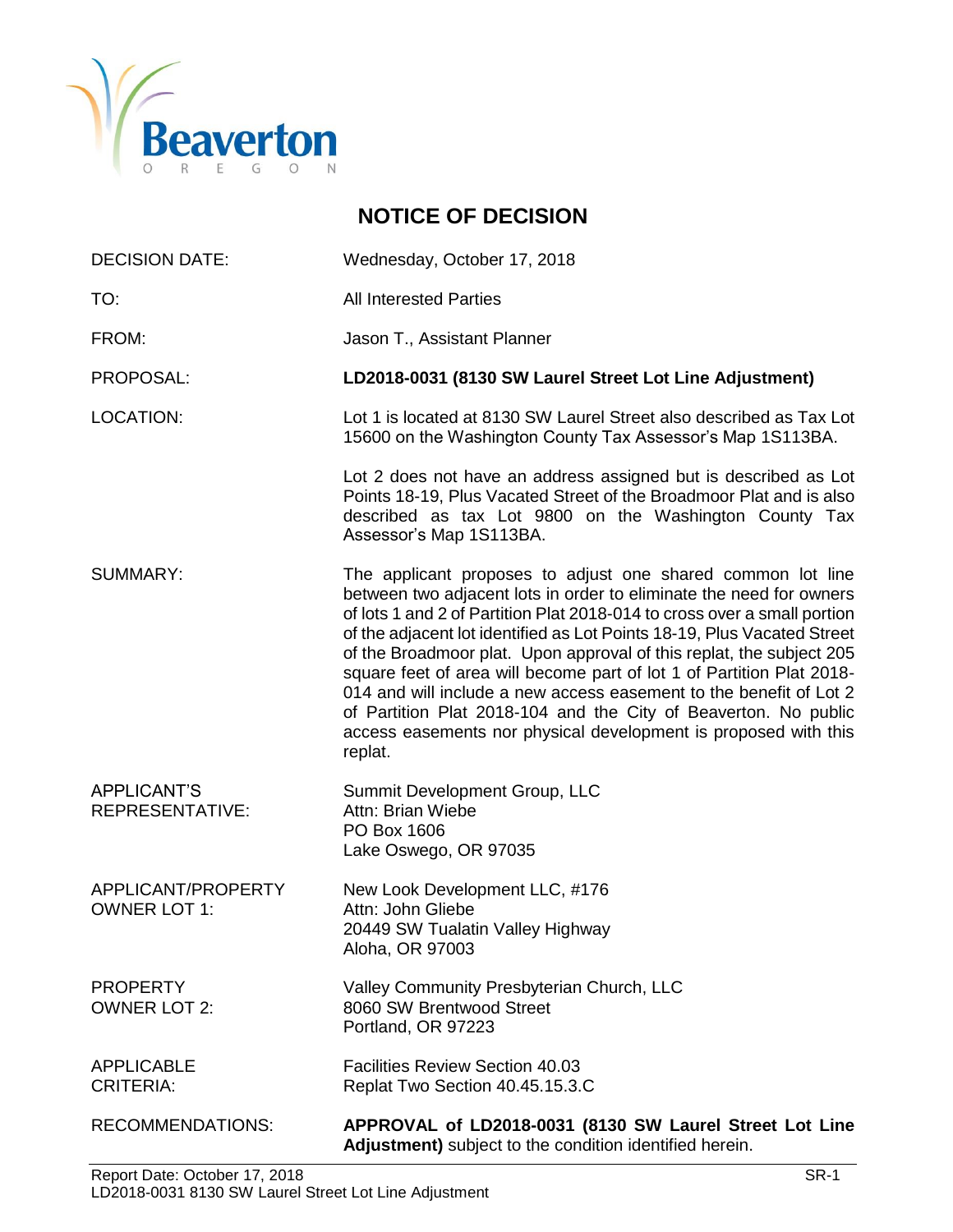**Exhibit 1**

# **Vicinity/zoning Map**

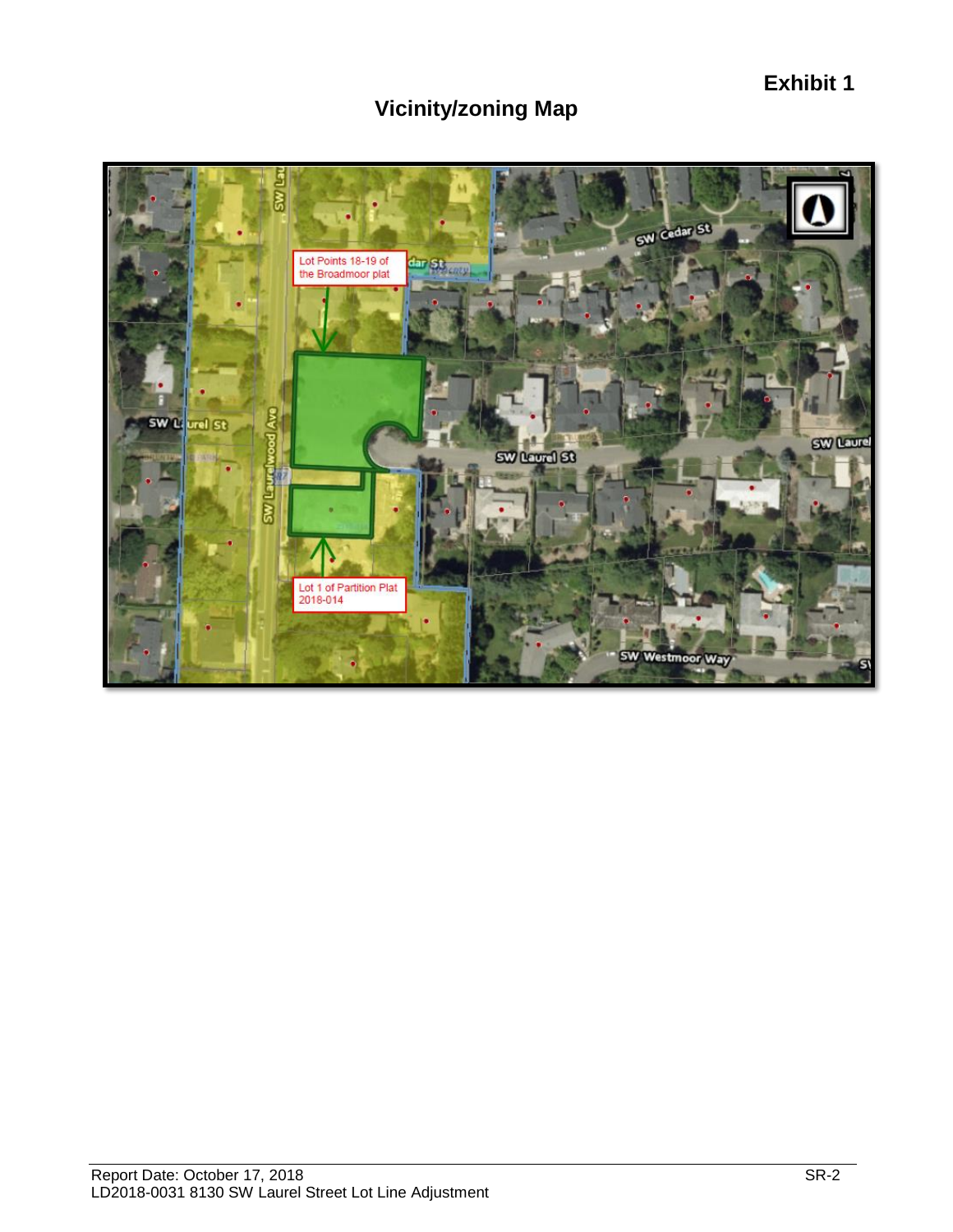### **BACKGROUND FACTS**

### **Key Application Dates**

| Application | <b>Submittal Date</b> | <b>Deemed Complete</b>                                  | $120$ -Day <sup>*</sup> | 365-Day      |
|-------------|-----------------------|---------------------------------------------------------|-------------------------|--------------|
| LD2018-0031 |                       | August 14, 2018   September 12, 2018   January 10, 2019 |                         | May 10, 2019 |

\* Pursuant to Section 50.25.8 of the Beaverton Development Code, the City will reach a final decision on an application within 120 calendar days from the date that the application was determined to be complete or deemed complete unless the applicant agrees to extend the 120 calendar day time line pursuant to subsection 9 or unless State law provides otherwise.

#### **Existing Conditions Table**

| Zoning                               | R7 – Residential Urban Standard Density                                                                                                                                                       |                                                                                             |  |  |
|--------------------------------------|-----------------------------------------------------------------------------------------------------------------------------------------------------------------------------------------------|---------------------------------------------------------------------------------------------|--|--|
| <b>Current</b><br><b>Development</b> | These properties are currently developed with a parking lot for the<br>Valley Presbyterian Church and a single family home.                                                                   |                                                                                             |  |  |
| <b>Existing Site Size</b>            | Lot 1 is Approximately 9,408 square feet<br>Lot 2 is approximately 28,048 square feet                                                                                                         |                                                                                             |  |  |
| <b>NAC</b>                           | <b>West Slope</b>                                                                                                                                                                             |                                                                                             |  |  |
| Surrounding<br><b>Uses</b>           | Zoning:<br>North: R7 (Urban Standard Density)<br>South: R7 (Urban Standard Density) and<br>East: Unincorporated Washington County Zone<br>R <sub>5</sub><br>West: R7 (Urban Standard Density) | Uses:<br>North: Residential<br>South: Residential<br>East: Residential<br>West: Residential |  |  |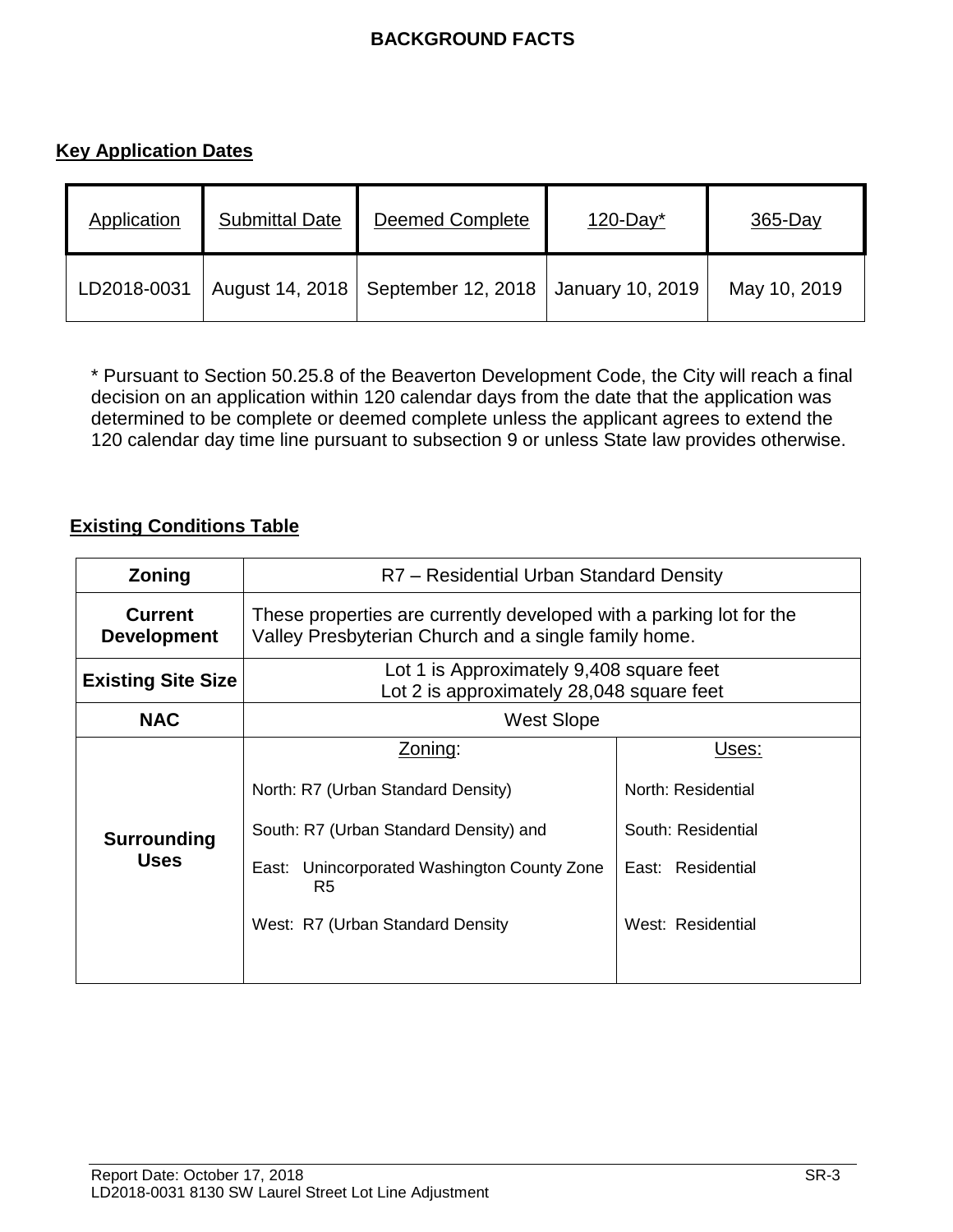## **DESCRIPTION OF APPLICATION AND TABLE OF CONTENTS**

| Section A: Facilities Review Committee Technical Review and<br><b>Recommendation Report</b> | <b>PAGE No.</b><br>FR1-5 |
|---------------------------------------------------------------------------------------------|--------------------------|
| Section B: LD2018-0031 - 8130 SW Laurel Street Lot Line Adjustment                          | $LD1-5$                  |
| <b>Section C: Conditions of Approval</b>                                                    | $C0A-1$                  |

**Exhibit 1. Vicinity/Zoning Map**

#### **Exhibit 2. Applicant's Materials**

#### **Agency Comments**

No agency comments received.

#### **Exhibit 3. Public Comments**

#### **Exhibit 3.1**

Letter received September 24, 2018 from Ken and Sue Poorman of 8040 SW Laurel Street Portland, OR 97225 expressing concern over the possible closing of an existing gate that allows pedestrians to crossover the Valley Community Presbyterian Church's, lot in order to access SW Laurelwood Street.

#### **Exhibit 3.2**

Letter received October 4, 2018 from Charles and Debra Conrad of 4445 SW Crestwood Drive Portland, OR 97225 expressing concern over the possible closing of an existing gate that allows pedestrians to crossover the Valley Community Presbyterian Church's, lot in order to access SW Laurelwood Street.

#### **Exhibit 3.3**

Letter received October 4, 2018 signed by all the following people, expressing concern over the possible closing of an existing gate that allows pedestrians to crossover the Valley Community Presbyterian Church's, lot in order to access SW Laurelwood Street.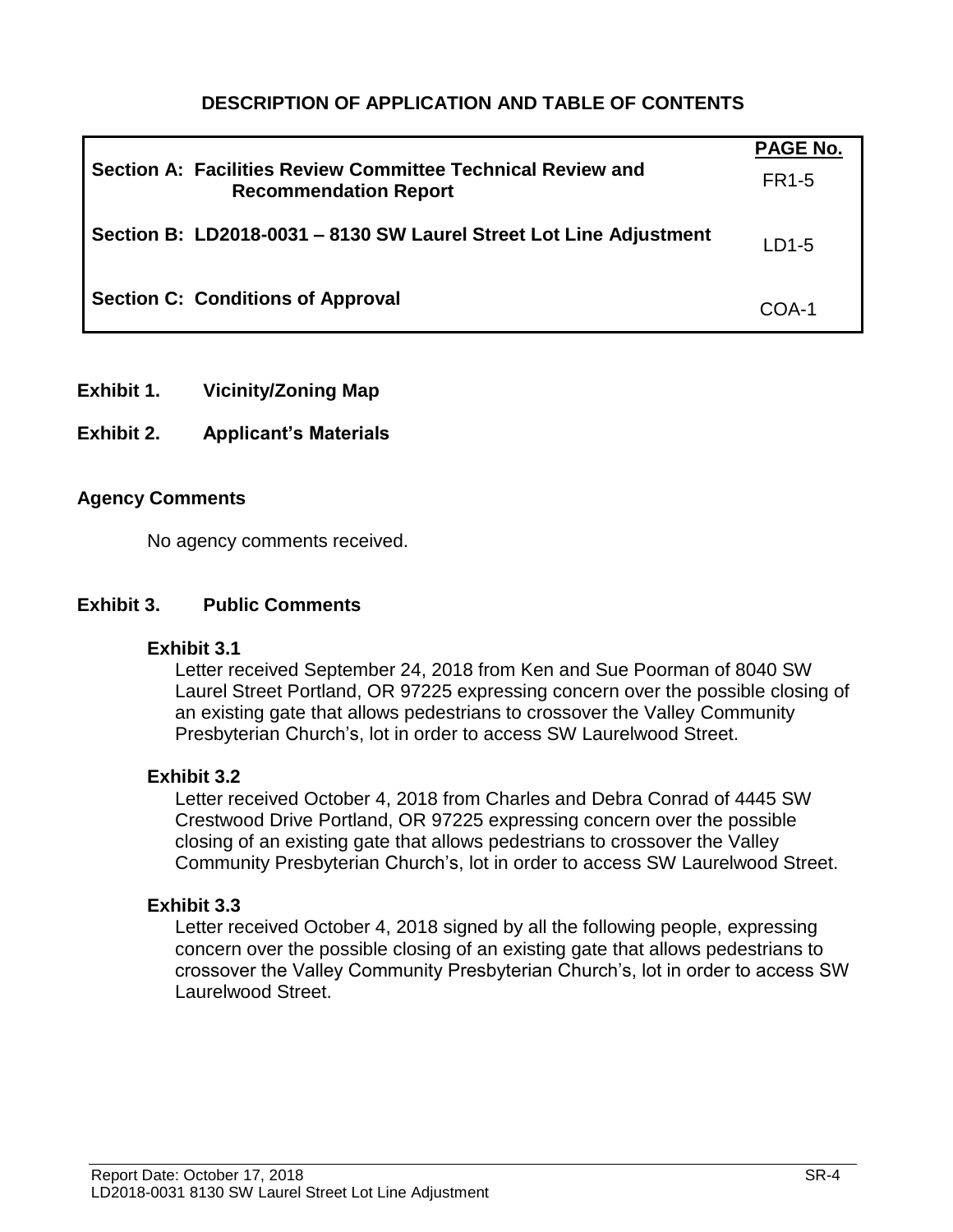#### KIM M FELLER 7975 SW LAUREL ST PORTLAND OR 97225

MICHAEL BARTLETT 8410 SW CRESTWOOD LANE PORTLAND OR 97225

BRYAN BAYLESS 4425 SW CRESTWOOD DRIVE PORTLAND OR 97225

ANDREW & MARGO FOWLER 4380 SW CRESTWOOD DRIVE PORTLAND OR 97225

ALYSHA GILLIES 8570 SW WHITEPINE LANE PORTLAND OR 97225

DOUGLAS J ROSTRON 4260 SW 83RD PORTLAND OR 97225

BRANDI WACHS 8280 SW BRENTWOOD ST PORTLAND OR 97225

ALISON MONEY 5795 SW CHESTNUT AVE BEAVERTON OR 97005

PAUL M STILLWELL JR 8322 SW CRESTWOOD LANE PORTLAND OR 97225

EVAN HARDMEYER 4440 SW CRESTWOOD DRIVE PORTLAND OR 97225

> JOEL PARKER 4390 SW 83RD AVE PORTLAND OR 97225

LOUISE K MARTELL 4420 SW CRESTWOOD DRIVE PORTLAND OR 97225

TERRI DEHAAN 4350 SW CRESTWOOD DRIVE PORTLAND OR 97225

> THOMAS C TURNER 4350 SW 86TH AVE PORTLAND OR 97225

> BOB HANSEN 8470 SW WHITEPINE PORTLAND OR 97225

JAMI KIRWAN & LEROY **KENNEDY** 8320 SW BRENTWOOD ST PORTLAND OR 97225

RENE BERNDT 8410 SW CRESTWOOD LANE PORTLAND OR 97225

JULIE CORPRON 7920 SW PARRWAY DRIVE PORTLAND OR 97225

GREG & TENELL DIETZMAN 4285 SW LAURELWOOD PORTLAND OR 97225

EMILY HOUSE 7760 SW MINER WAY PORTLAND OR 97225

THOMAS F & DIANE E BENZ 4340 SW 83RD PORTLAND OR 97225

MARCI SCHUMOCK 4465 SW CRESTWOOD DRIVE PORTLAND OR 97225

DOUG JOHANSON 4315 SW CRESTWOOD DRIVE PORTLAND OR 97225

BOB & DONNA SETTERBERG 4215 SW 83RD AVE PORTLAND OR 97225

> HANK ZEWALD 4075 SW 83RD AVE PORTLAND OR 97225

HARRY C MURPHY 4385 SW CRESTWOOD DR PORTLAND OR 97225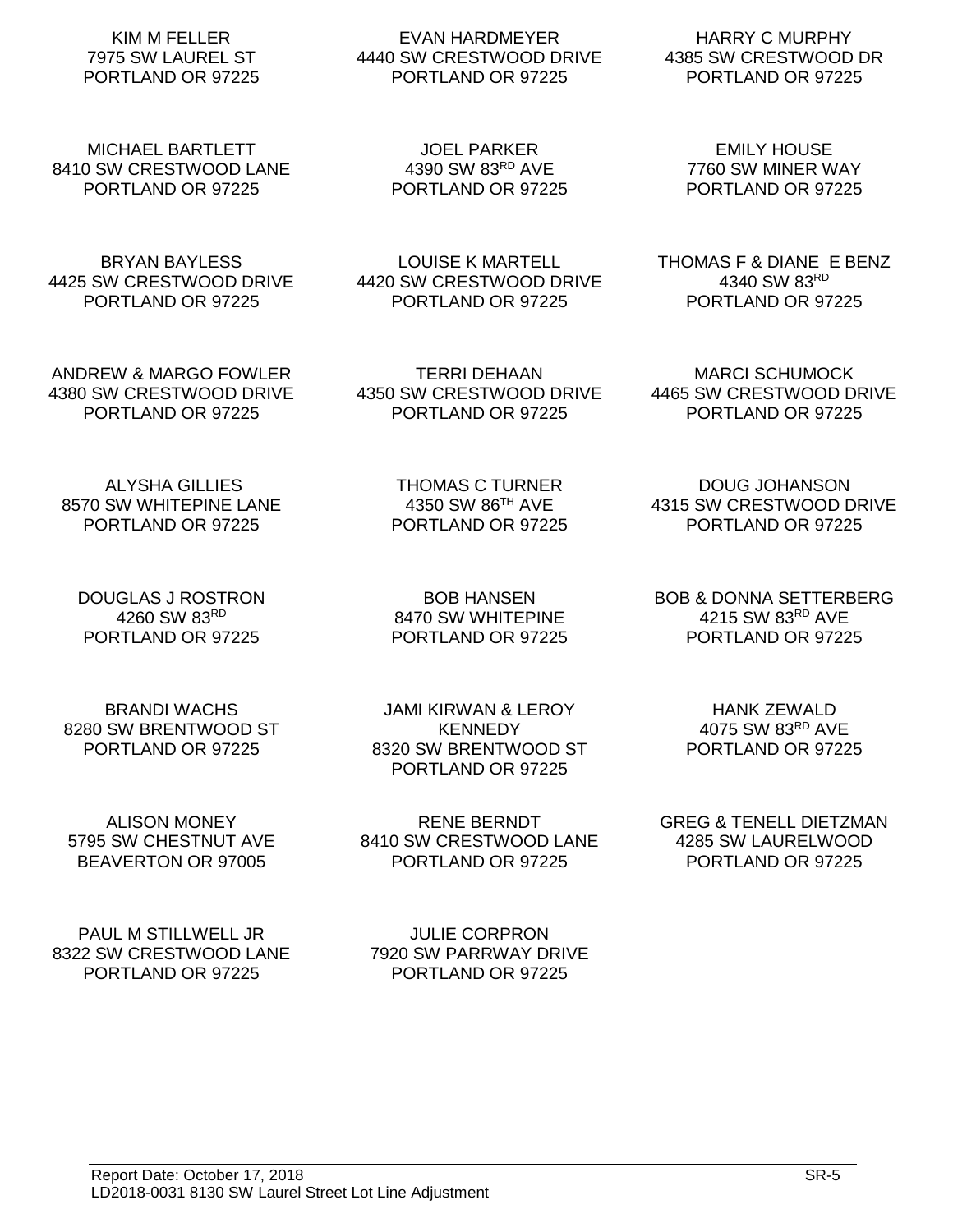# **FACILITIES REVIEW COMMITTEE TECHNICAL REVIEW AND RECOMMENDATIONS 8130 SW Laurel Street Lot Line Adjustment (LD2018-0031)**

#### **Section 40.03 Facilities Review Committee:**

The Facilities Review Committee has conducted a technical review of the application, in accordance with the criteria contained in Section 40.03 of the Development Code. The Committee's findings and recommended conditions of approval are provided to the decision-making authority. As they will appear in the Staff Report, the Facilities Review Conditions may be re-numbered and placed in different order.

The decision-making authority will determine whether the application as presented meets the Facilities Review approval criteria for the subject application and may choose to adopt, not adopt, or modify the Committee's findings, below.

**The Facilities Review Committee Criteria for Approval will be reviewed for all criteria that are applicable to the submitted application as identified below:**

#### *A. All critical facilities and services related to the proposed development have, or can be improved to have, adequate capacity to serve the proposed development at the time of its completion.*

Chapter 90 of the Development Code defines "critical facilities" to be services that include public water, public sanitary sewer, storm water drainage and retention, transportation, and fire protection.

No physical development is proposed with this Replat application. The Committee finds that the proposal does not affect existing, or impede potential future, necessary on-site and off-site connections to public water, public sanitary sewer and storm water drainage facilities. The applicant's plans were shared with Tualatin Valley Fire and Rescue (TVF&R) and Transportation staff, who did not provide comments in response to the proposed Replat Type 2.

All critical facilities serve the site and were found to have adequate capacity at the time of the initial partition proposal, LD2015-0014.

#### **Therefore, the Committee finds that the proposal meets the criterion.**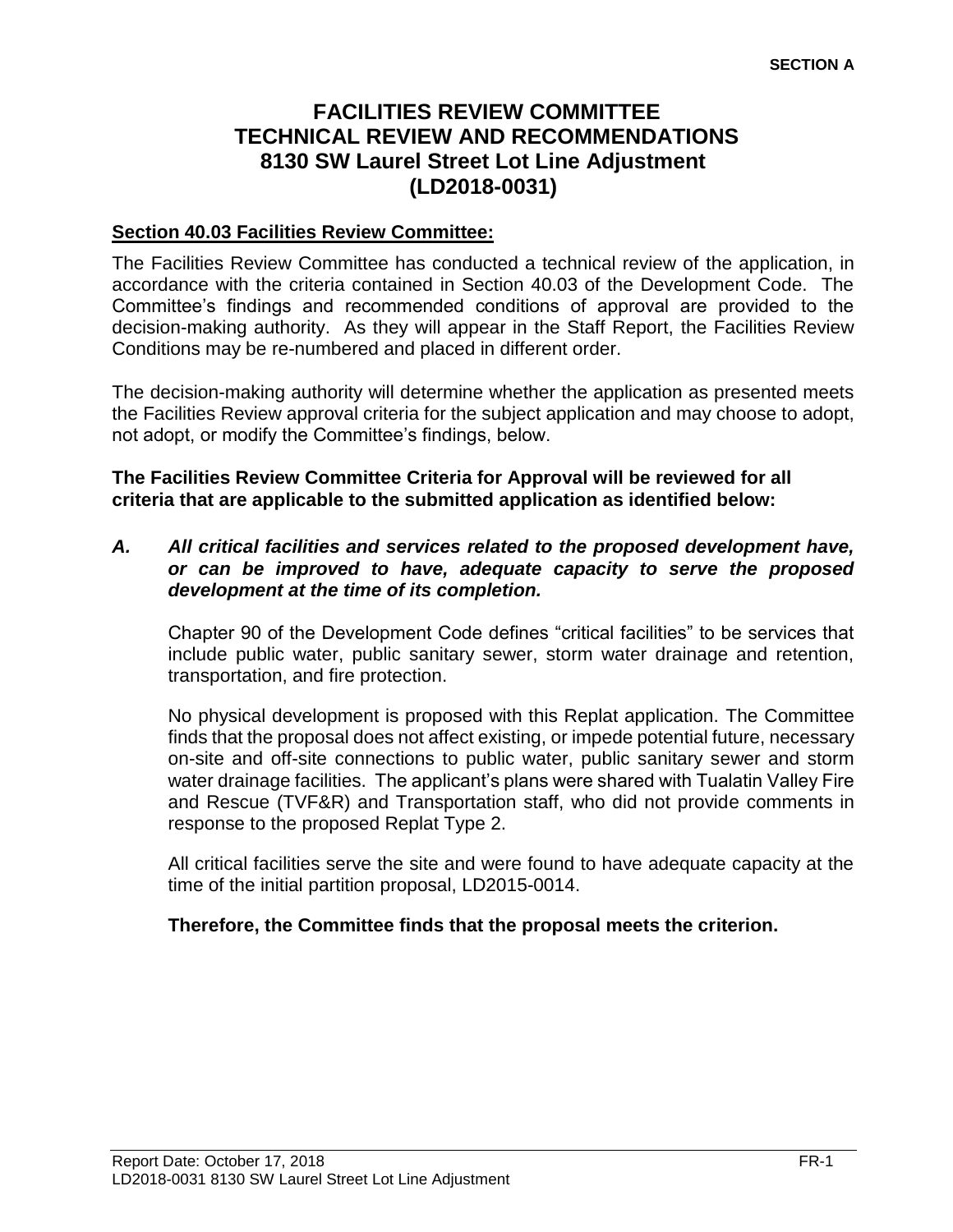*B. Essential facilities and services related to the proposed development are available, or can be made available, with adequate capacity to serve the development prior to its occupancy. In lieu of providing essential facilities and services, a specific plan may be approved if it adequately demonstrates that essential facilities, services, or both will be provided to serve the proposed development within five (5) years of occupancy.*

Chapter 90 of the Development Code defines "essential facilities" to be services that include schools, transit improvements, police protection, and pedestrian and bicycle facilities in the public right-of-way.

No physical development is proposed with this Replat application. The applicant's plans were shared with City Transportation staff who had no comments regarding the proposal. Essential facilities were reviewed with the initial Preliminary Partition approval (LD2015-0014). The proposed replat does not affect existing essential facilities.

**Therefore, the Committee finds that the proposal meets the criterion.**

*C. The proposed development is consistent with all applicable provisions of Chapter 20 (Land Uses) unless the applicable provisions are modified by means of one or more applications which shall be already approved or which shall be considered concurrently with the subject application; provided, however, if the approval of the proposed development is contingent upon one or more additional applications, and the same is not approved, then the proposed development must comply with all applicable provisions of Chapter 20 (Land Uses).*

Staff cites the Code Conformance Analysis chart at the end of this report, which evaluates the project as it relates to the applicable Code requirements of Chapter 20 for the Residential Urban Standard Density (R7) zone, as applicable to the above mentioned criteria. The proposal does not include any physical development of the site.

**Therefore, the Committee finds that the criterion is not applicable.** 

*D. The proposed development is consistent with all applicable provisions of Chapter 60 (Special Requirements) and all improvements, dedications, or both, as required by the applicable provisions of Chapter 60 (Special Requirements), are provided or can be provided in rough proportion to the identified impact(s) of the proposed development.*

The Committee cites the Code Conformance Analysis chart at the end of this report, which evaluates the proposal as it relates to the applicable Code requirements of Chapter 60, in response to the above mentioned criteria. Staff will provide findings for the applicable Replat Two approval criteria within the applicable sections of the staff report.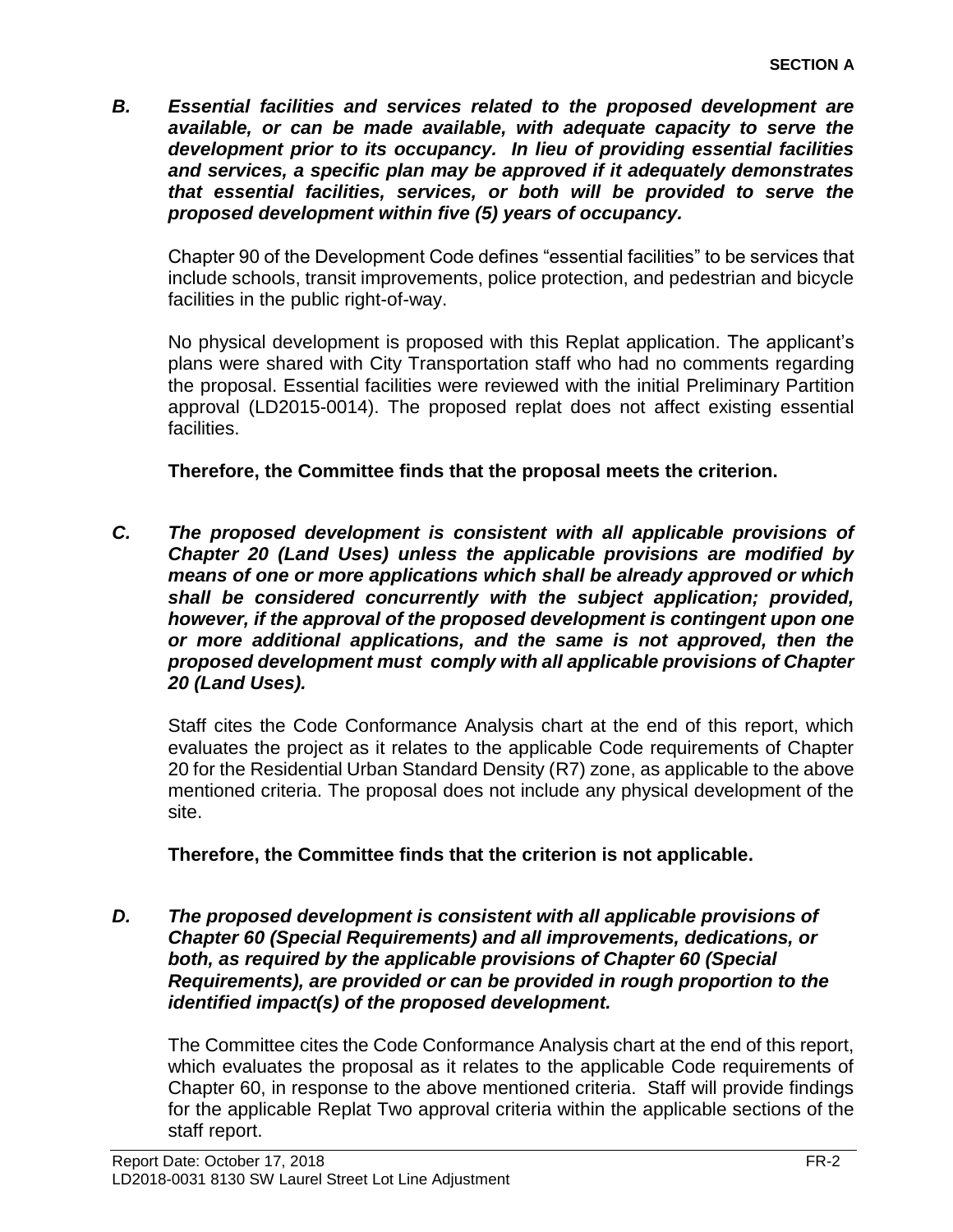No physical changes are proposed with this replat. All applicable provisions of Chapter 60 including pedestrian access, ADA, and grading were reviewed and approved initially under LD2015-0014.

**Therefore, the Committee finds that the proposal meets the criterion.** 

*E. Adequate means are provided or can be provided to ensure continued periodic maintenance and necessary normal replacement of the following private common facilities and areas, as applicable: drainage facilities, roads and other improved rights-of-way, structures, recreation facilities, landscaping, fill and excavation areas, screening and fencing, ground cover, garbage and recycling storage areas, and other facilities not subject to maintenance by the City or other public agency.*

The proposed Replat Type 2 does not include changes to any private common facilities or areas, therefore the Committee finds this criterion no applicable.

**Therefore, the Committee finds that this criterion is not applicable.** 

#### *F. There are safe and efficient vehicular and pedestrian circulation patterns within the boundaries of the development.*

The proposed application does not propose physical changes to the subject site or structures. The initial review of the existing preliminary partition were reviewed and approved under LD2015-0014.

**Therefore, the Committee finds that the proposal meets the criterion.** 

#### *G. The development's on-site vehicular and pedestrian circulation systems connect to the surrounding circulation systems in a safe, efficient, and direct manner.*

As noted in Criterion F, the proposal does not include any physical changes to the subject site or structures. On-site vehicular and pedestrian circulations system connections were reviewed and approved through the initial Preliminary Partition, LD2015-0014.

**Therefore, the Committee finds that the proposal meets the criterion.** 

*H. Structures and public facilities serving the development site are designed in accordance with adopted City codes and standards and provide adequate fire protection, including, but not limited to, fire flow.* 

The proposal does not include any physical changes to the existing site or buildings.

#### **Therefore, the Committee finds that the proposal meets the criterion.**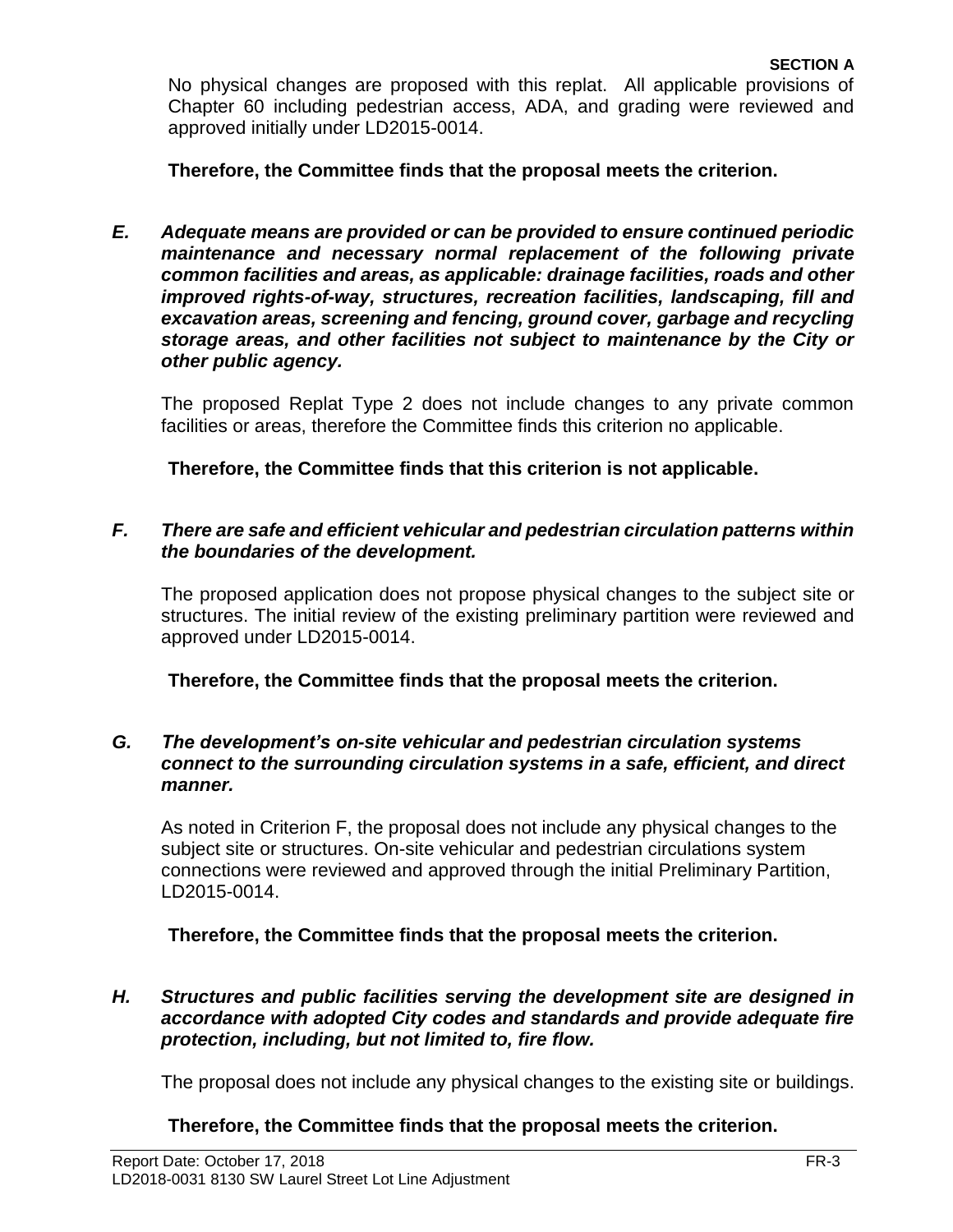*I. Structures and public facilities serving the development site are designed in accordance with adopted City codes and standards and provide adequate protection from crime and accident, as well as protection from hazardous conditions due to inadequate, substandard or ill-designed development.*

The proposal does not include any physical changes to the existing site or building.

**Therefore, the Committee finds that the proposal meets the criterion.** 

*J. Grading and contouring of the development site is designed to accommodate the proposed use and to mitigate adverse effect(s) on neighboring properties, public right-of-way, surface drainage, water storage facilities, and the public storm drainage system.*

The proposal does not include any grading or physical changes to the existing site or buildings.

**Therefore, the Committee finds that the criterion is not applicable.** 

#### *K. Access and facilities for physically handicapped people are incorporated into the development site and building design, with particular attention to providing continuous, uninterrupted access routes.*

No physical changes are proposed with this replat. All applicable ADA requirements were reviewed and approved under LD2015-0014.

**Therefore, the Committee finds that the criterion is not applicable.** 

#### *L. The application includes all required submittal materials as specified in Section 50.25.1 of the Development Code.*

In review of the materials during the application review process, the Committee finds that all applicable application submittal requirements, as identified in Section 50.25.1 are contained within this proposal.

#### **Therefore, the Committee finds that the proposal meets the criterion.**

#### **Recommendation:**

The Facilities Review Committee finds that the proposal is limited in scope to the Replat Two application for adjustment of a common lot line between two lots in two separate recorded plats of a site already developed with a single family home and a church parking lot. No physical changes to the existing building or site are proposed, and as such, complies with all the technical criteria.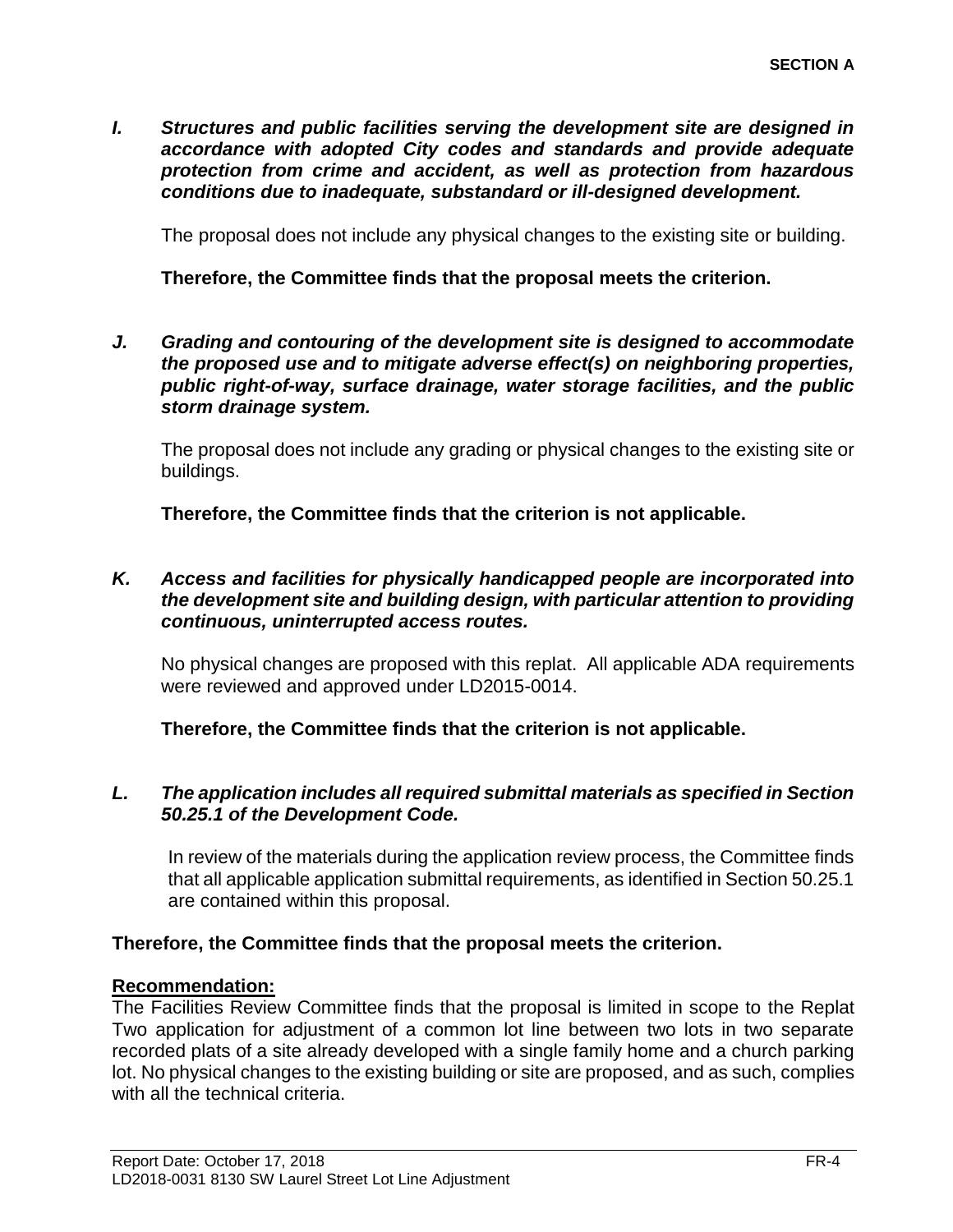#### **Code Conformance Analysis Chapter 20 Use and Site Development Requirements Residential Urban Standard Density (R7) District**

| <b>CODE STANDARD</b>                   | <b>CODE</b><br><b>REQUIREMENT</b>            | <b>PROJECT PROPOSAL</b>                                                                                                                                                                                                        | <b>MEETS</b><br>CODE? |  |
|----------------------------------------|----------------------------------------------|--------------------------------------------------------------------------------------------------------------------------------------------------------------------------------------------------------------------------------|-----------------------|--|
| Development Code Section 20.05.20 (R7) |                                              |                                                                                                                                                                                                                                |                       |  |
| Use                                    | Single Family<br><b>Detached Residential</b> | The partition is existing and there are<br>no changes in use nor any physical<br>changes to the site or building<br>proposed with this application.<br>Approval for the initial partition was<br>reviewed through LD2015-0014. | N/A                   |  |
|                                        | Development Code Section 20.05.15 (R7)       |                                                                                                                                                                                                                                |                       |  |
| Minimum Lot Area                       | 7,000 square feet                            | The resulting size of both lots will<br>Result in both lots size exceeding<br>7,000 square feet.                                                                                                                               | Yes                   |  |
| Minimum Lot Dimensions                 | 65-feet width<br>90-feet depth               | The proposed lot will exceed the<br>minimum width and depth<br>requirements.                                                                                                                                                   | Yes                   |  |
| <b>Yard Setbacks</b><br>Minimums:      | 17-feet front<br>5-feet side<br>25-feet rear | Not applicable, no physical<br>improvements proposed                                                                                                                                                                           | N/A                   |  |
| Maximum Building Height                | 35-feet                                      | Not applicable, no exterior changes<br>are proposed                                                                                                                                                                            | N/A                   |  |

## **Chapter 60 Special Requirements**

| <b>CODE</b><br><b>STANDARD</b>                | <b>CODE REQUIREMENT</b>                                   | <b>PROJECT PROPOSAL</b>                           | <b>MEETS</b><br>CODE? |  |  |
|-----------------------------------------------|-----------------------------------------------------------|---------------------------------------------------|-----------------------|--|--|
| <b>Development Code Chapter 60</b>            |                                                           |                                                   |                       |  |  |
| Standards related to physical<br>development. | Requirements for new<br>development and<br>redevelopment. | No site or structure changes N/A<br>are proposed. |                       |  |  |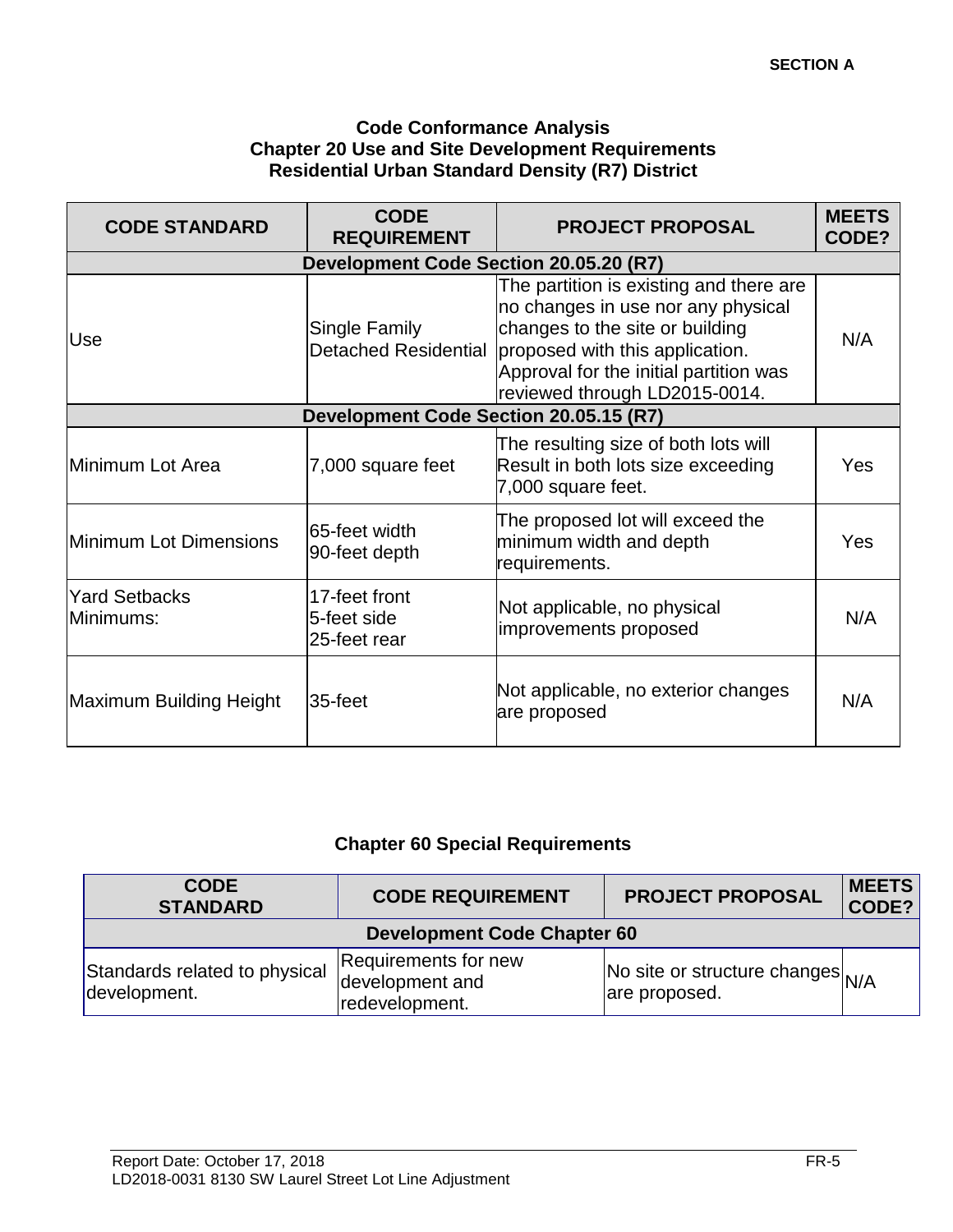# **LAND DIVISION ANALYSIS AND FINDINGS 8130 SW Laurel Street Lot Line Adjustment (LD2018-0031)**

#### **Section 40.45.05. Land Division; Purpose**

The purpose of the Land Division applications is to establish regulations, procedures, and standards for the division or reconfiguration of the boundaries of land within the City of Beaverton. This Section is carried out by the approval criteria listed herein.

#### **Section 40.45.15.3.C Replat Two Approval Criteria**

In order to approve a Replat Two application, the decision making authority shall make findings based on evidence provided by the applicant demonstrating that all the following criteria are satisfied.

#### *1. The application satisfies the threshold requirements for a Replat Two.*

Threshold number 3 for Replat Two states:

*3. The reconfiguration of lots, parcels, or tracts affecting more than one (1)*  recorded plat, or where the perimeter boundary of a recorded plat would change *as a result of the proposed reconfiguration. [ORD 4498; January 2009]*

The proposal includes two adjacent lots in two different recorded plats. Lot 1 is part of the Partition Plat 2018-014 and Lot 2 part of the Broadmoor plat. Upon approval of this replat, the subject 205 square feet of area will become part of lot 1 of Partition Plat 2018-014 and will include a new access easement to the benefit of Lot 2 of Partition Plat 2018-014 and the City of Beaverton. No public access easements nor physical development is proposed with this replat.

**Therefore, staff finds that the proposal meets the criterion for approval.**

#### *2. All City application fees related to the application under consideration by the decision making authority have been submitted.*

The applicant submitted the required fee for a Replat Two application.

**Therefore, staff finds that the proposal meets the criterion for approval.**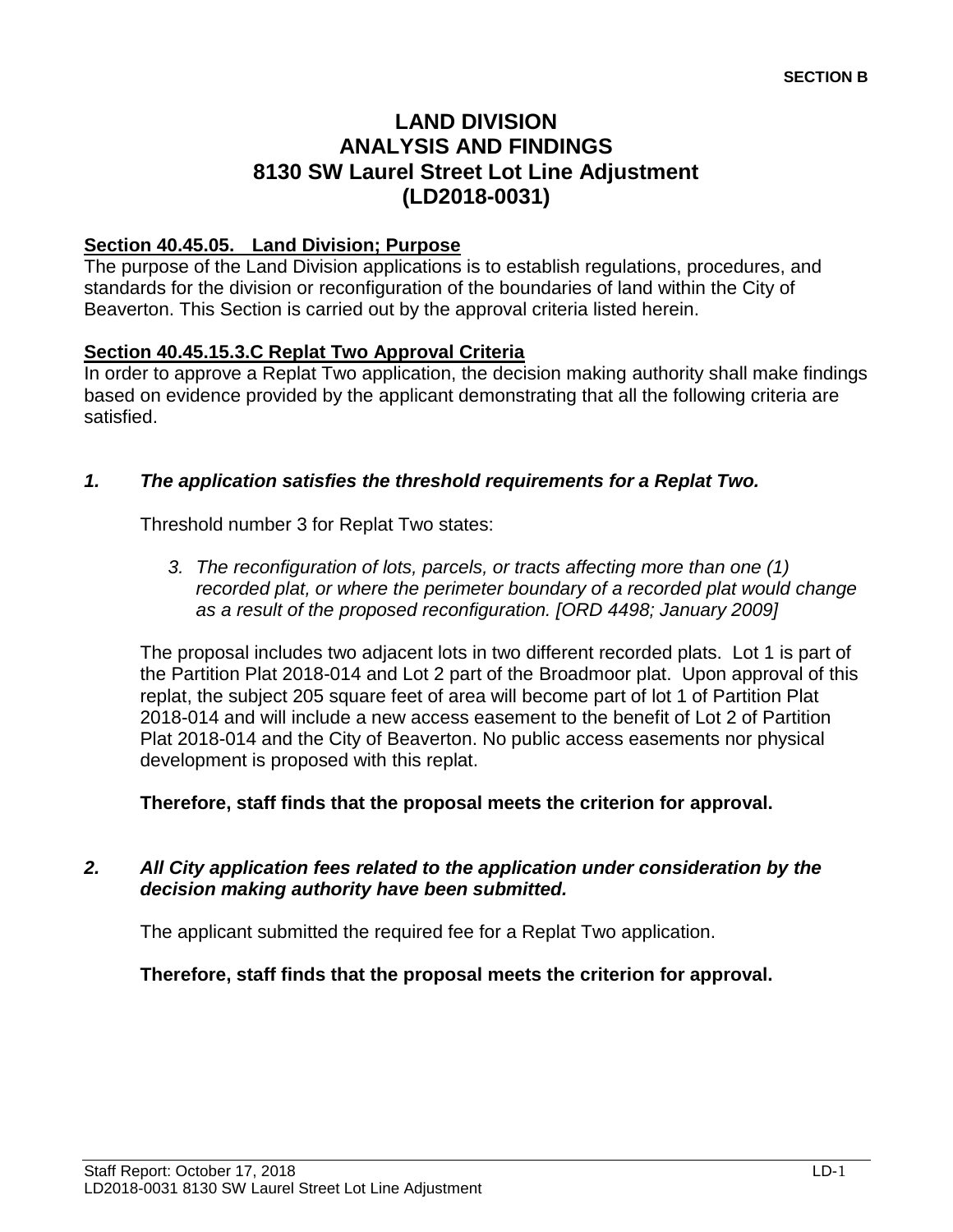#### *3. The proposed Replat Two does not conflict with any existing City approval, except the City may modify prior approvals through the Replat process to comply with current Code standards and requirements.*

As proposed, the Replat Two application does not conflict with any existing City approval. The City does not propose modifying prior approvals through this Replat process.

**Therefore, staff finds that the proposal meets the criterion for approval.**

*4. Oversized lots or parcels ("oversized lots") resulting from the Replat shall have a size and shape that facilitates the future potential partitioning or subdividing of such oversized lots in accordance with the requirements of the Development Code. In addition, streets, driveways, and utilities shall be sufficient to serve the proposed lots and future potential development on oversized lots. Easements and rights-of-way shall either exist or be proposed to be created such that future partitioning or subdividing is not precluded or hindered, for either the oversized lot or any affected adjacent lot.*

An "oversized lot" is defined in the Development Code as, "A lot which is greater than twice the required minimum lot size allowed by the subject zoning district." The minimum lot size required within the R7 zoning district is 7,000 square feet.

Lot 1 is currently 9,408 square feet and will be increasing in size by approximately 205 square feet to a new size of 9,613 square feet which is not considered an oversized lot.

Lot 2 is currently considered oversized at 28,048 square feet but will be reduced in size by approximately 205-square feet to a new lot size of 27,843, therefore moving closer to conformance. The proposed Replat will not preclude future redevelopment of the site, consistent with R7 standards.

As described in response to Section 40.03 above (Section A), critical and essential facilities serve the site and were reviewed as part of the initial approval of the existing partition, LD2015-0014.

As the Replat affects a site which is already developed and does not propose any other changes to the site, the proposal satisfies Criterion 4.

**Therefore, staff finds that the proposal meets the criterion for approval.**

#### **5.** *Applications that apply the lot area averaging standards of Section 20.05.15.D. shall demonstrate that the resulting land division facilitates the following:*

The applicant is not proposing to apply lot averaging standards.

## **Therefore, staff finds that the criterion is not applicable to the subject application**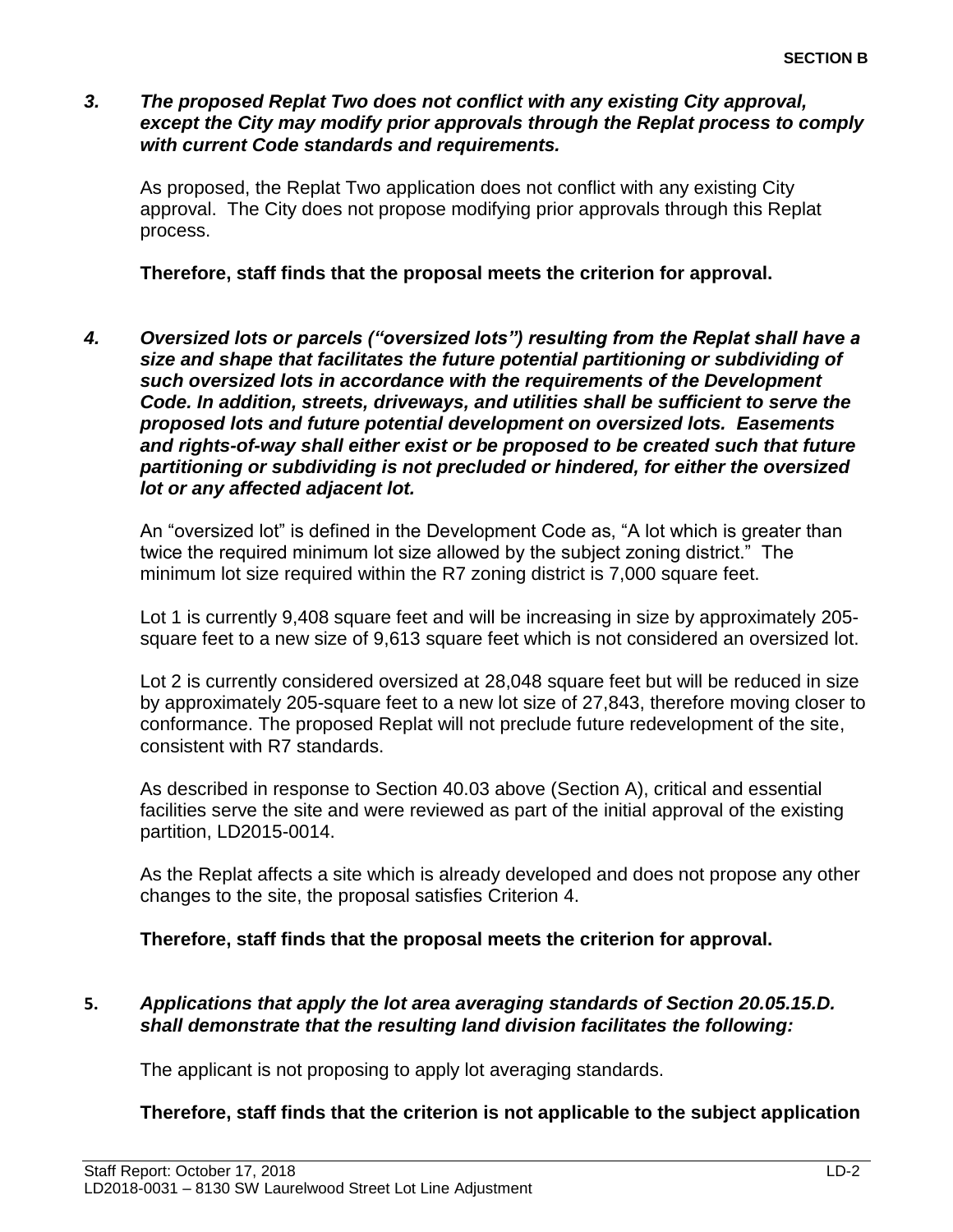#### *6. Applications that apply the lot area averaging standards of Section 20.05.15.D. shall not require further Adjustment or Variance approvals for the Land Division.*

The applicant is not proposing to apply lot averaging standards.

#### **Therefore, staff finds that the criterion is not applicable to the subject application.**

#### *7. If phasing is requested by the applicant, the requested phasing plan meets all applicable City standards and provides for necessary public improvements for each phase as the project develops.*

Phasing is not being proposed or requested as part of this application.

**Therefore, staff finds that the criterion is not applicable to the subject application.**

#### *8. The proposal will not eliminate pedestrian, utility service, or vehicle access to the affected properties.*

The proposal does not include any physical changes to the existing site. Existing pedestrian, utility service, or vehicle access will not be affected by this proposal.

**Therefore, staff finds that the proposal meets the criterion for approval.**

#### *9. The proposal does not create a parcel or lot which will have more than one (1) zoning designation.*

The subject parcels are both currently zoned R7 and both will remain under the R7 zoning designation.

**Therefore, staff finds that the proposal meets the criterion for approval.**

#### *10. Applications and documents related to the request requiring further City approval shall be submitted to the City in the proper sequence.*

The applicant has submitted the required application materials for review of a Replat Two application in the proper sequence.

## **Therefore, staff finds that the proposal meets the criterion for approval.**

## **DECISION:**

Based on the facts and findings presented herein, staff recommends **APPROVAL of LD2018- 0031 8130 SW Laurelwood Street Lot Line Adjustment** subject to the conditions, herein.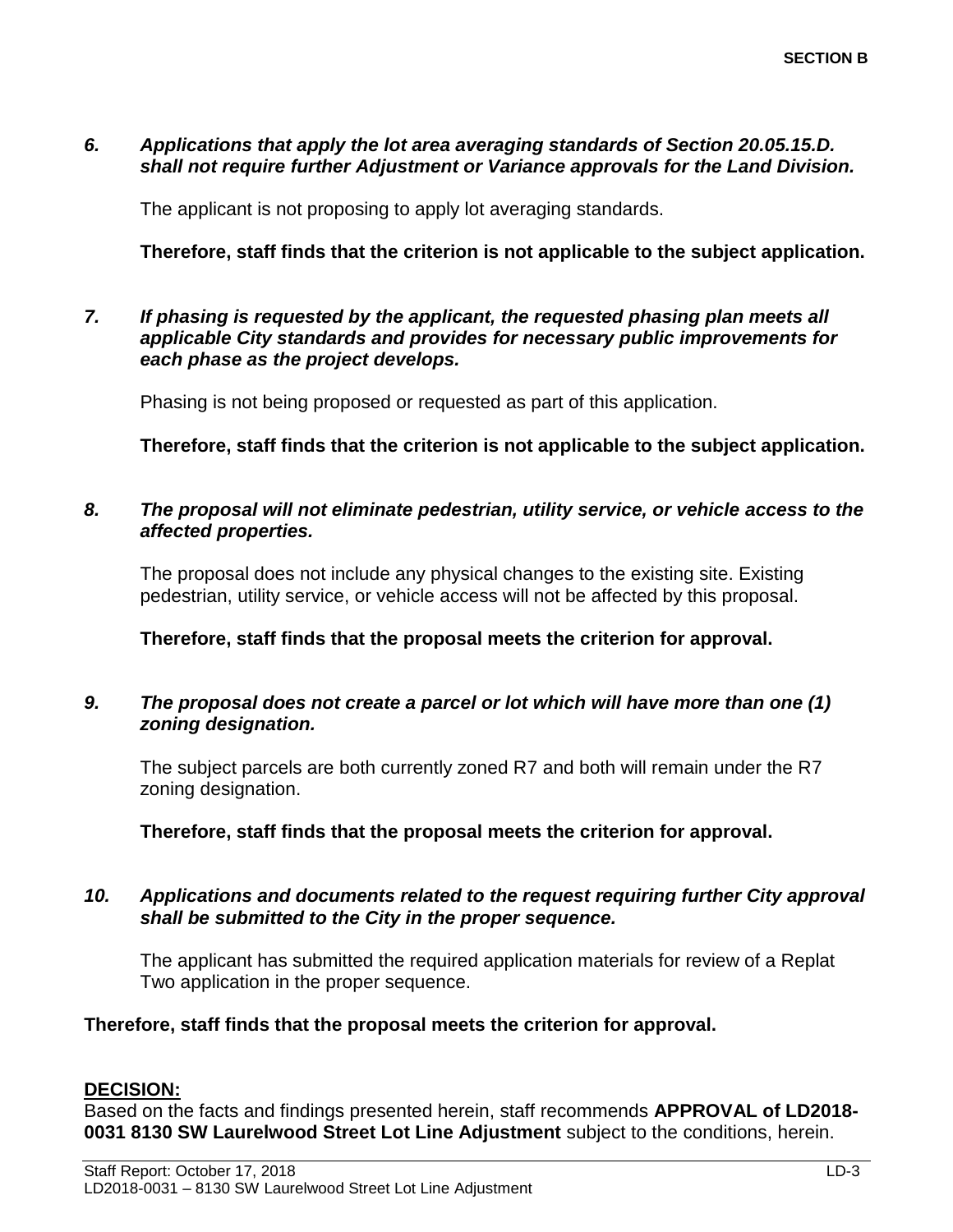# **Land Division Standards Code Conformance Analysis**

| <b>CODE</b><br><b>STANDARD</b>                          | <b>CODE REQUIREMENT</b>                                                                                                                                                                                                                | <b>PROJECT PROPOSAL</b>                                                     | <b>MEETS</b><br>CODE? |
|---------------------------------------------------------|----------------------------------------------------------------------------------------------------------------------------------------------------------------------------------------------------------------------------------------|-----------------------------------------------------------------------------|-----------------------|
| <b>Grading Standards</b>                                |                                                                                                                                                                                                                                        |                                                                             |                       |
| 60.15.10.1<br>Applicability                             | Grading standards apply to all land<br>divisions where grading is<br>proposed but do not supersede<br>Section 60.05.25 Design Review.                                                                                                  | The proposal is does not<br>include development. No<br>grading is proposed. | N/A                   |
| 60.15.10.2.A-C<br>Exemptions                            | Exemptions include: Public right-<br>of-way, storm water detention<br>facilities, grading adjacent to an<br>existing public-right of way which<br>results in a finished grade below<br>the elevation of the adjacent right-<br>of-way. | Grading is not being<br>proposed.                                           | N/A                   |
| 60.15.10.3.A-G<br>0-5 Feet From Property<br>Line        | Maximum of two (2) foot slope<br>differential from the existing or<br>finished slope of the abutting<br>property.                                                                                                                      | Grading is not being<br>proposed.                                           | N/A                   |
| 60.15.10.3.B<br>5-10 Feet From<br><b>Property Line</b>  | Maximum of four (4) foot slope<br>differential from the existing or<br>finished slope of the abutting<br>property.                                                                                                                     | Grading is not being<br>proposed.                                           | N/A                   |
| 60.15.10.3.C<br>10-15 Feet From<br><b>Property Line</b> | Maximum of six (6) foot slope<br>differential from the existing or<br>finished slope of the abutting<br>property.                                                                                                                      | Grading is not being<br>proposed.                                           | N/A                   |
| 60.15.10.3.D<br>15-20 Feet From<br><b>Property Line</b> | Maximum eight (8) foot slope<br>differential from the existing or<br>finished slope of the abutting<br>property.                                                                                                                       | Grading is not being<br>proposed.                                           | N/A                   |
| 60.15.10.3.E<br>20-25 Feet From<br><b>Property Line</b> | Maximum ten (10) foot slope<br>differential from the existing or<br>finished slope of the abutting<br>property.                                                                                                                        | Grading is not being<br>proposed.                                           | N/A                   |
| 60.15.10.3.F<br>Pre-development slope                   | Where a pre-development slope<br>exceeds one or more of the<br>standards in subsections<br>60.15.10.3.A-E, the slope after<br>grading shall not exceed the pre-<br>development slope                                                   | Grading is not being<br>proposed.                                           | N/A                   |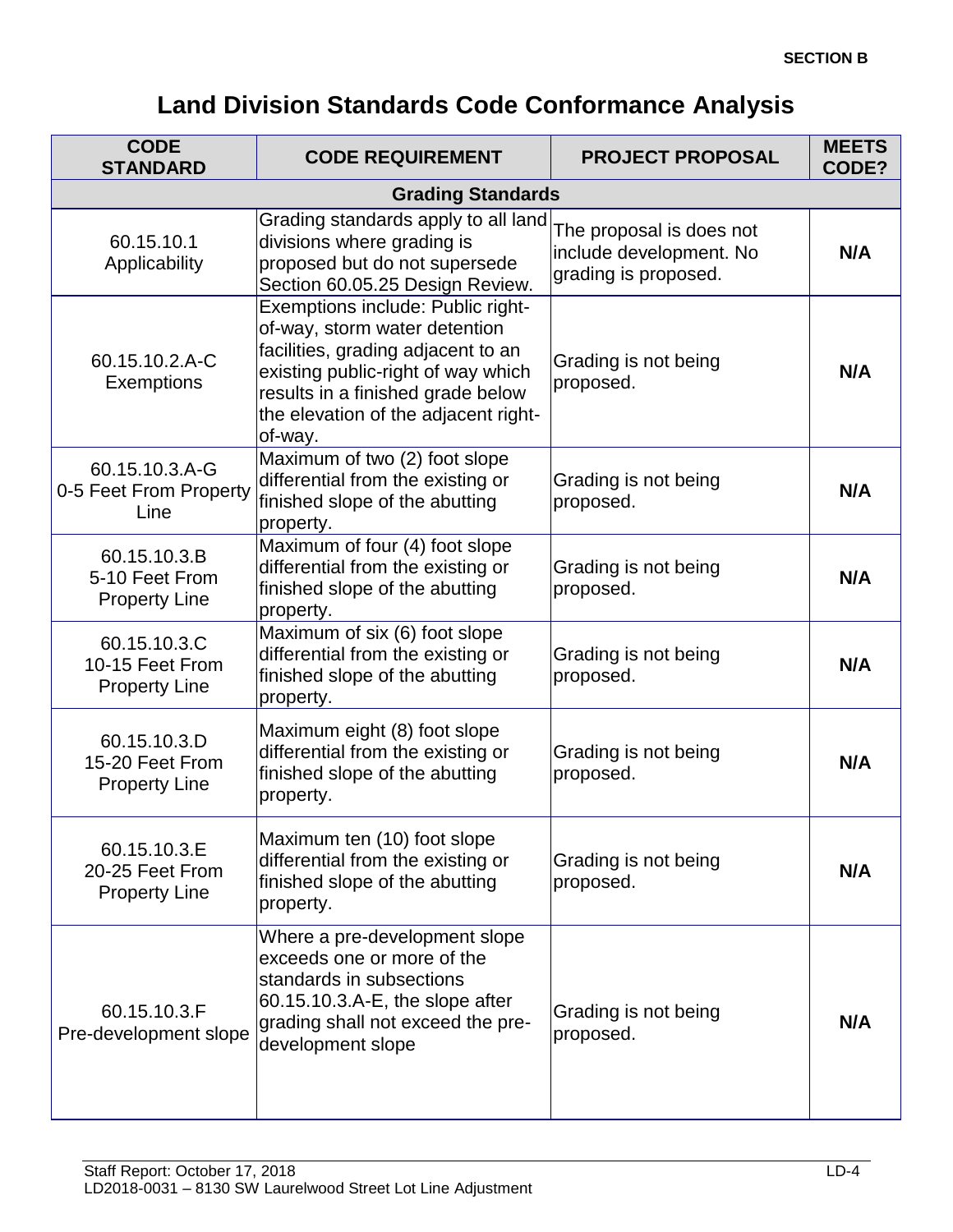#### **SECTION B**

| 60.15.10.3.G                                  | The on-site grading contours<br>standards above apply only to the<br>property lines of the parent parcel<br>of a development. They do not<br>apply to internal property lines<br>within a development. | Grading is not being<br>proposed. | N/A |
|-----------------------------------------------|--------------------------------------------------------------------------------------------------------------------------------------------------------------------------------------------------------|-----------------------------------|-----|
| <b>Significant Trees and Groves</b>           |                                                                                                                                                                                                        |                                   |     |
| 60.15.10.4<br>Significant Trees and<br>Groves | Standards for grading within 25 feet of No trees are proposed to be<br>significant trees or groves.                                                                                                    | removed.                          | N/A |